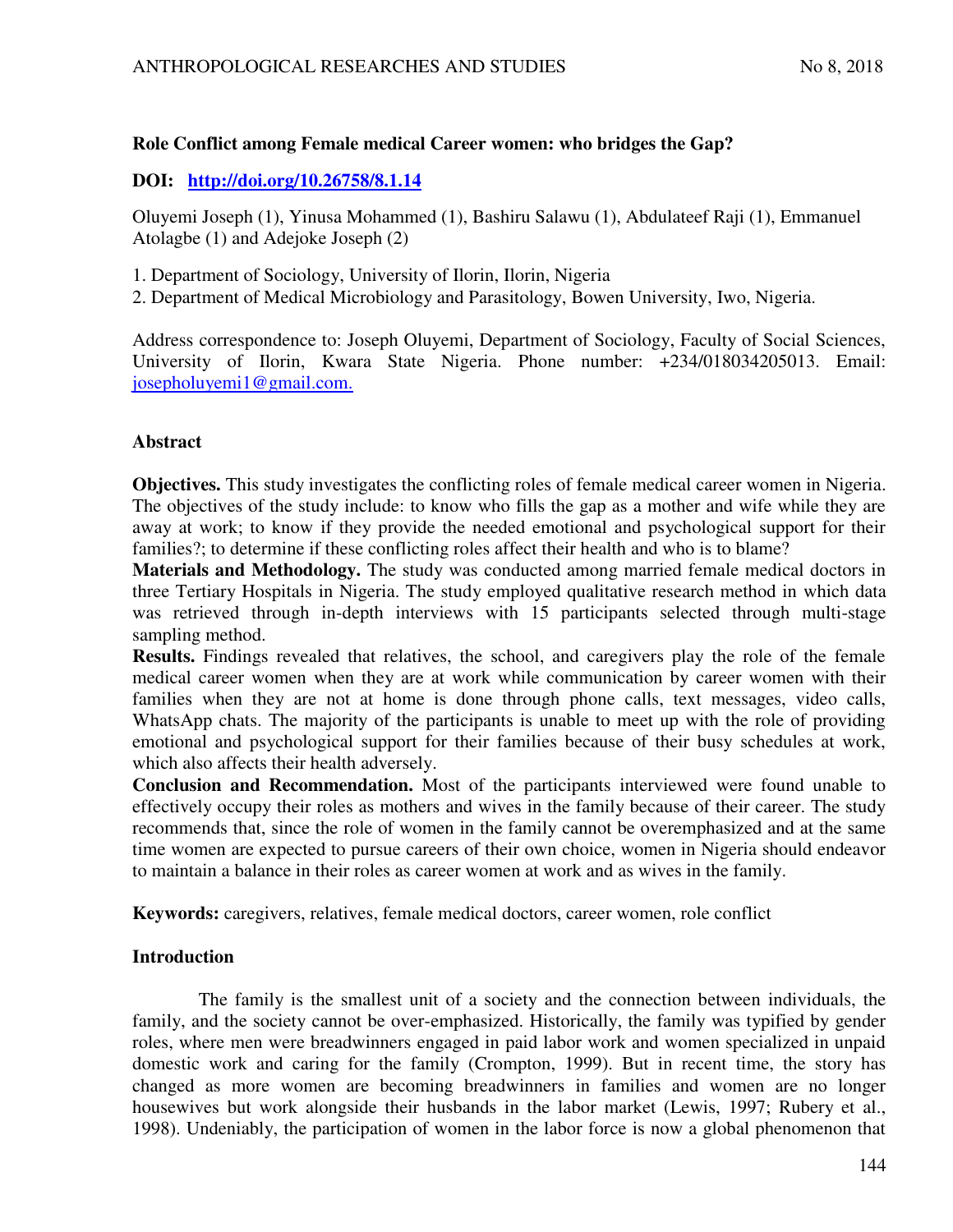has developed significantly over the past several decades such that, the majority of women including those with toddlers now work as paid labor in previously male-dominated jobs (Kroska, 2004).

The story is not different in Nigeria. From time immemorial, the Nigerian society has been a patriarchy society (Aina, 1998), where men dominated women (Stacey, 1993; Kramarae, 1992; Lerner, 1986; Humm, 1989; Aina, 1998), and do not participate in domestic work since such tasks are considered to be the exclusively reserved to women (Bernard, 1981; Aweda, 1984; Carrigan, Connell and Lee, 1987; Stocvk, 1995; Silberschmidt, 1999). According to Makama (2015), women constitute about half of the population in Nigeria and are known to play vital roles in the family and the society at large, which cannot be undermined. Men were the main breadwinners, while women were saddled with domestic responsibilities and the socialization and monitoring of young children (Adepoju and Mbugua, 1997). But in recent time, the division of labor in the family in terms of gender roles is gradually disappearing. Women educational attainment has soared over the years and as such, gender inequality in formal employment has drastically declined (Wusu and Abanihe, 2007).

The economic hardship prevailing in the country is also gradually making it a norm for women to make a substantial contribution to family income in order to cater adequately for family needs, and thus, women are increasingly taking up roles that were traditionally reserved for men (Odunaike, 2012). A number of studies have attempted to downplay the magnitude of the contributions of wives earnings to family income (Hansen, 1991). Nevertheless, wives' incomes are seen as benefiting the family in many ways. As such, women now play multiple roles in the society since women are the significant agent of household chores, socialization, and childbearing and have to still carry out their economic roles as formal employees. Therefore, due to the rising number of mothers now in paid employment, the demands at workplaces are increasingly harming the wellbeing of their children (Ering, Akpan and Echiegu, 2014).

Today, educated women are found in virtually all professions, including medicine, and, as such, the care of young children is now being transferred to the larger society (Fapounda, 2014). Women have begun to experience conflict with the competing roles they play at their workplaces and that of the family (Lussier, 2002). Balancing work and family life is increasingly becoming an issue because the family is negatively affected (Aaron-Corbin, 1999; Gryzwacz and Carlson, 2007), as these two domains, though different, are sometimes interdependent and strongly influences each other (Odle-Dusseau, Britt and Bobko, 2012). Both men and women may be said to experience inter-role between work and family (Walker, Wang and Redmond, 2008), women typically assume more family responsibilities than men (Pilinger, 2002). Managing these roles in a patriarchal society like Nigeria may, however, be difficult (Rehman and Roomi, 2012).

According to Okonkwo (2012), in Nigeria for example, the domestic duties of tidying home, cooking for the family, laundry work, and childcare are exclusively women's job, many of whom are also engaged in full-time paid employment. The psychological consequences of combining these roles squarely fall on women (Jacobs and Gerson, 2004), as the Nigerian society still places a premium on the traditional female role with the cultural approval of qualities such as submissiveness, subservience, and supportiveness (Kitching and Woldie, 2014). In particular, women are faced with the problem of multiple role conflict when conflicting demands of marriage, children and work impinge on their work (Aaron-Corbin, 1999). Research has shown that coordinating work and family life is quite difficult for women (Emslie and Hunt, 2009), but married women find it even more problematic (Dyrbye et al., 2014). Therefore, failure to achieve a balance between the work and family domain might have on health, general wellbeing on women (Emslie, Hunt and Macintyre, 2004).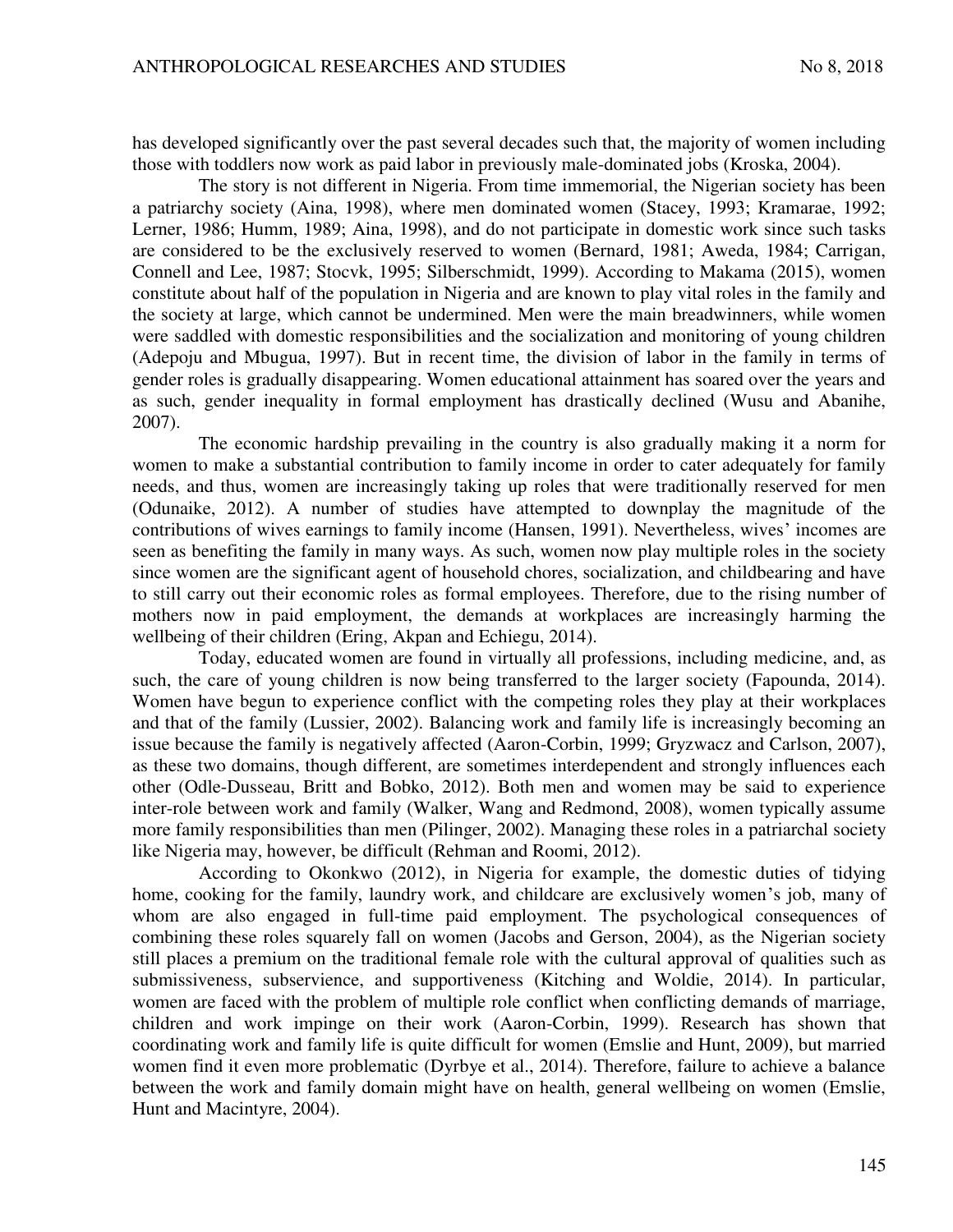Research has also shown that finding an acceptable balance between career and family life is a difficult challenge for many female doctors (Verlander, 2004). The medical profession has commonly been characterized by long working hours and the obligation to put patient welfare above personal needs and family responsibilities Gjerberg (2003), which is considered a challenge, especially for a practicing female doctor. It is against the background that this study is being conducted.

#### **Theoretical Orientation**

The study was explained with the Role theory. Role Theory was postulated by Ralph Linton, an American Anthropologist, in the 1930s (Gordon, 1998). The theory was a means for analyzing social systems, in which, roles were conceived as the dynamic aspects of societally recognized social positions or statuses. Role theory argues that human behavior is guided by expectations held both by the individual and by others in the community. It assumes that individuals are members of social positions and hold expectations for their own behaviors and those of other persons. According to the theory, people take distinct positions in the groups they form; these positions are roles, with a set of functions that are molded by the expectations of others. The theory emphasizes on role conflict, which occurs when a person is expected to simultaneously act out multiple roles that carry contradictory expectations. The theory states that role conflict occurs when there are incompatible demands placed upon an individual, such that compliance with all these demands would be difficult. Individuals thus experience role conflict when they find themselves pulled in various directions, as they try to respond to the many statuses they occupy.

Resting on the theory, it can be assumed that female married medical doctors would experience role conflict in the process of occupying various statuses. For instance, role conflict would occur while trying to be a mother and a wife in the family and a doctor at work.

Doctors generally experience a high level of stress as a result of the increased workload with low control over the job (Fuß al., 2008). As a result, a number of doctors experience psychological problems like anxiety, depression, irritability, fatigue, sleep deprivation and substance abuse (Nogueira-Martins, Stella and Nogueira, 1997; Levey, 2001). Often, doctors have to attend to emergency cases and patients with life-threatening illnesses which are usually complicated by their ever busy schedules and disproportionate doctor-patient ratios. The Nigerian health care system is no exception to this. The system is bedeviled with underfunding, dilapidated structures, poor staffing, and inadequate equipment thereby complicating the ordeals of doctors in the system (Onasoga, Ogbebor and Ojo, 2013; Etim, Bassey and Ndep, 2015).

Female doctors have been recognized as core professionals everywhere they are found, whether married or single (Amazu, 1995). However, these conflicting roles have been found to be more demanding for women (Wolfe, 2017). Though both men and women usually experience role conflict between work and family (Walker, Wang and Redmond, 2008), it is assumed that women typically assume more family roles than men (Pillinger, 2002). Research has shown that combining work and family obligations could be difficult for female medical doctors in a patriarchal society like Nigeria (Rehman and Roomi, 2012). In Nigeria, for example, the domestic chores of cooking, tidying up of the house, laundry, and childcare fall basically on women who need to combine these with their career and when a balance cannot be struck between both roles as a mother and a career woman, one suffers at the expense of the other, thus constituting a conflict between their role at home and in their chosen career. In the same time, men take up more masculine roles, thus generating role conflict for those that are working like female medical doctors.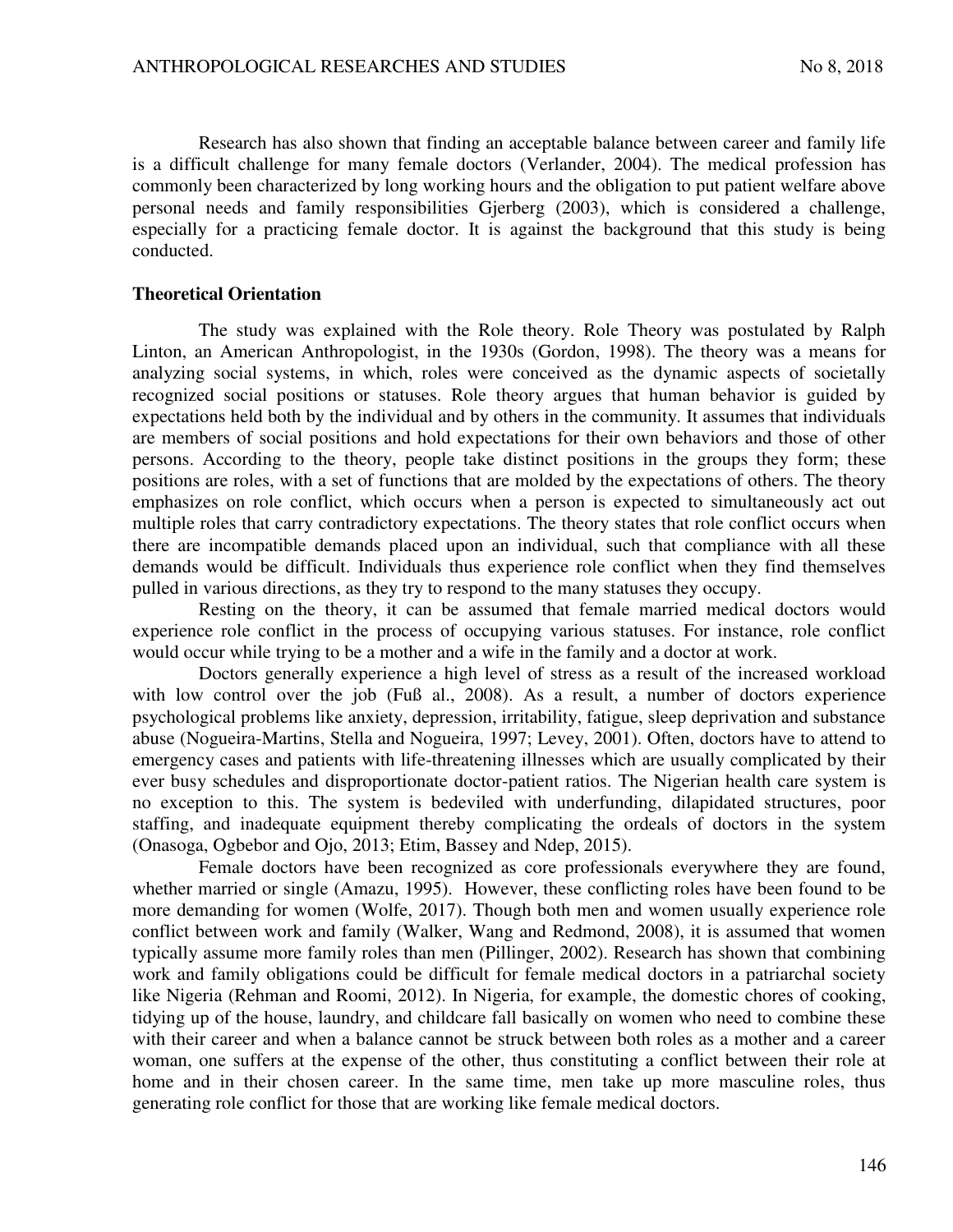#### **Materials and Methodology**

This study employed the qualitative method of inquiry, which includes an exploratory and explanatory case study approach to unravel the difficulties confronted by the Nigerian female medical doctors in their attempt to occupy the roles of wives and mothers in the family as well as pursuing their career as Doctors.

The particular choice of a qualitative approach was informed to gain insight into the reality of the role conflict experienced among female doctors in the Nigerian context. According to De Ruyter and Scholl (1998), qualitative research method provides researchers with knowledge of what people think about a particular subject and what makes their thinking differ from other people's thoughts.

The study focused on a group of participants, which were married female medical doctors. The study was conducted among female medical doctors in three tertiary hospitals in Nigeria, which include: Bowen Teaching Hospital, Ogbomoso, Oyo State, Nigeria; Ladoke Akintola University of Technology, Ogbomoso, Oyo State, Nigeria; and University of Ilorin Teaching Hospital, Ilorin, Kwara State, Nigeria. The study population was purposively selected in order to have a spread of doctors in various cadres and specialties.

15 married female medical doctors, selected through multi-stage sampling method, were involved in the study cutting across House officers, Medical Officers, Residents, Senior Residents, and Consultants, while information was retrieved from participants through unstructured in-depth interviews. Participants' consent was sought before the interview was conducted and informants' identities were treated with anonymity to gain the participants' confidence. The participants were given the opportunity to opt out of the research before or during the interview; therefore, they were given free will to participate in the research. To protect the confidentiality of the participants, the identities of the participants were identified with their position in the hospital.

### **Results**

### **Who Bridges the Gap?**

Most of the participants in the study had one person or another who stood in for them to cater for their children and husbands when they were away at work. Findings revealed that, because of the conflicting role of doctors at work which afforded them very little time to attend to the family responsibilities, many of the participants had to employ the service of caregivers, relatives like mothers-in-law, sisters**-**in-law and their mothers, to fill the gap and play their role in their absence as mothers and wives at home. Some participants had this to say.

"*Raising up children as a doctor is not easy at all….. I had my first child as a house officer. My child was just three weeks old when I took up the job and it wasn't easy at all. I had to bring in my sister to come and stay with me until the child was six months because I had to do exclusively for six months breastfeeding so most time I had to do breast expression because I couldn't go to feed my baby myself. When my sister left for school, my mother in law came in to stay for a while but because she is a civil servant she had to also go back to work, so, I had to rely on the services of caregivers. As for my husband, he is a teacher so he has all the time; he does all the house chores and takes care of the children and the home when I am not there…"* (Senior Registrar, LAUTECH).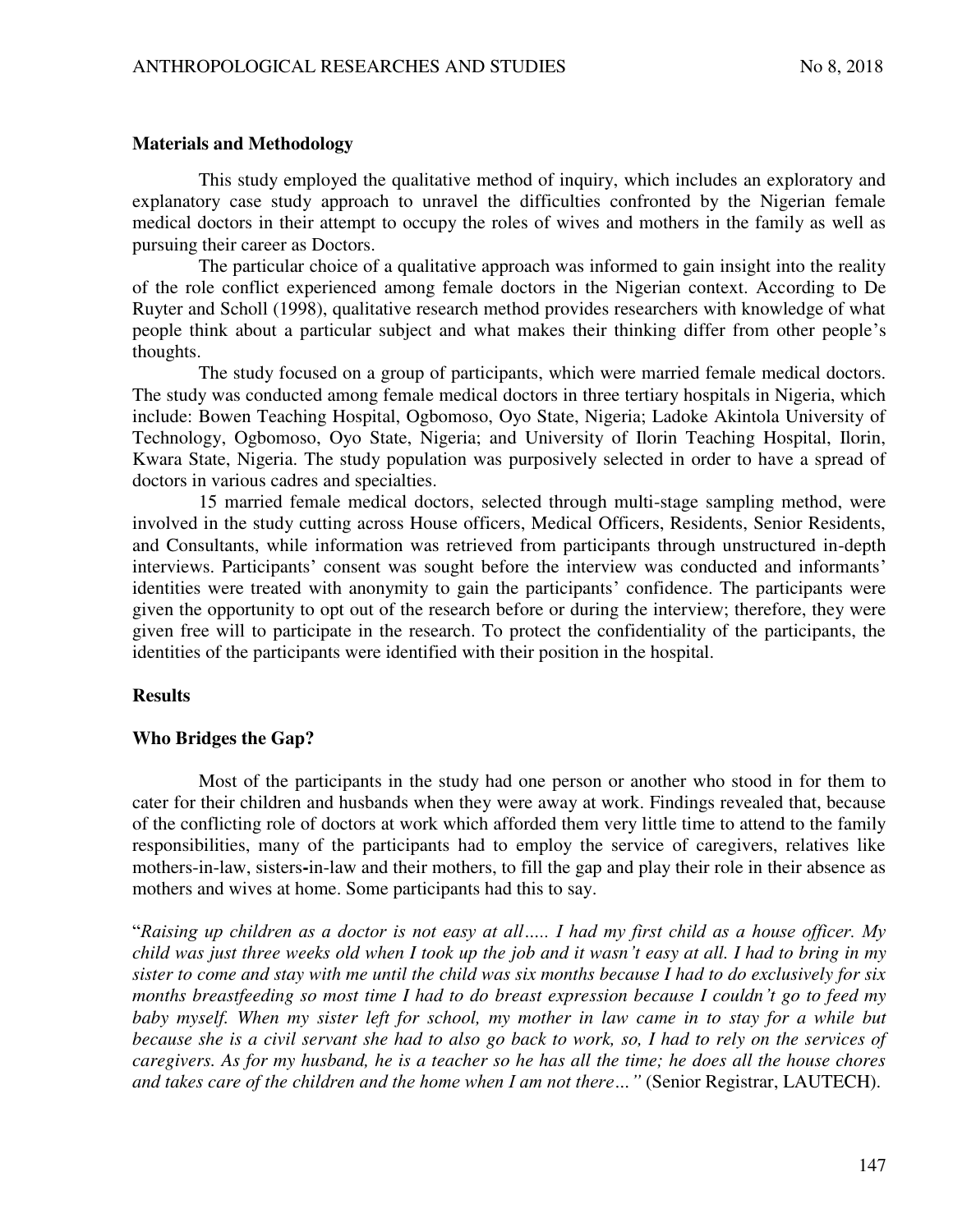Another female medical doctor has this to say:

*"Being a doctor, a wife and mother at home has been very difficult and very challenging. The late nights, there are times you have to travel, go for conferences, you have to read for exams, you really don't have the time for the children and the family, you have to depend on house helps, family members to help you care for the children and the family generally. So it's not been easy … it's really difficult, at the initial stage it was much more difficult but as you go higher in the profession and become more senior you have more time to yourself and the family. When my children were growing up, I wasn't there at all, my mother had to stand in for me, I was never around, in fact, some of my children's teachers do not know me, they hardly ever see me, sadly my children refer to my mother as their own mother…."(*Consultant, UITH).

### Another participant also had this to say:

*"Unfortunately for us female doctors, our reproductive age coincides with the prime years of our career period and you cannot leave one or another. At times my children come home with assignments that as a mother, I should be able to put them through but I am not always there. Recently, my child had an exam and I just couldn't help. I work for more 70 hours per week, especially when I am on call, where on earth will I have the time to attend to my family, my husband plays my role at home (laugh), he bath the children, feed them and take them to school. At times when I get home late in the night, my children would have slept, it's really sad….. Although anytime I am at home, I make up for the time I have not been around. I will ask my kids how has been your school. What has been happening to you and for my husband I ensure I give him all my time, the little time I spend at home with him, I don't do any other thing than to face my husband and children.….."(Senior Registrar, LAUTECH).* 

### **Do you Provide Emotional and Psychological Support for the Family?**

The majority of the participants could not provide their children and husbands the necessary emotional and psychological support because they are hardly there. Although they claimed that the bond is there, other mediums such as telephone call, text messages WhatsApp chats were employed in providing these roles while their physical presence at home was lacking Take a look at this:

*"…Well am trying my best, my child is still a young child growing, when am around I do my best to make up for the lost time, like today am not working at the moment as it were, we have played football to make up for those times am not around and when he sees me, he runs to me so I think the emotional bond is there. As for my husband, he is also a doctor and he is also not always around but we try to communicate often through WhatsApp, video calls, text messages and emails to ensure that the emotional and psychological support is not lacking, hmmm…. Although the physical presence is not there, they say «out of sight is not out of mind» … laugh"* (Resident, BUTH).

Similarly, another participant has this to say:

*"If not for my present posting that takes me out of town, I would have been able to meet up with this obligation. But at the moment, I can say that am lacking in this regard, especially to my child.*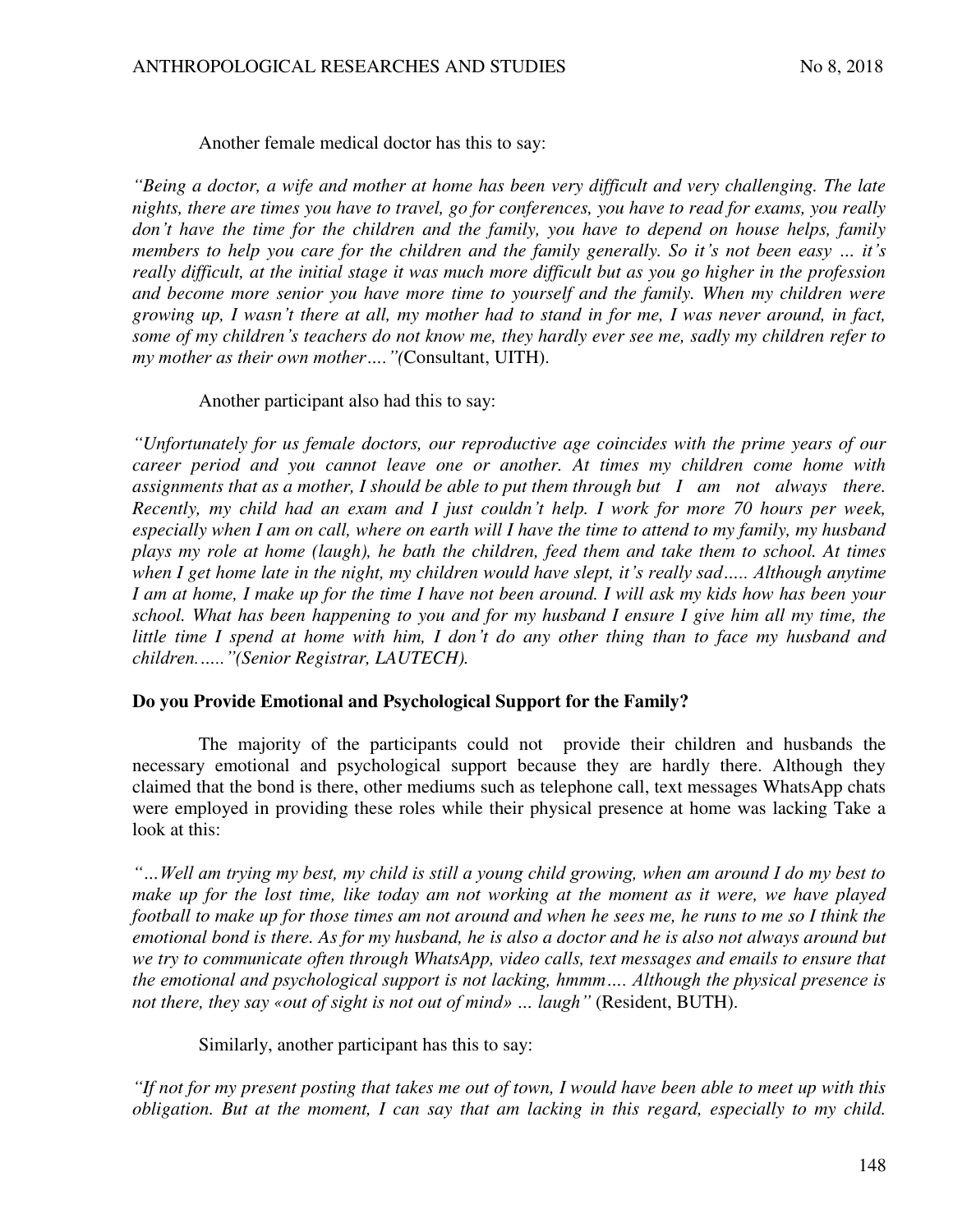*Similarly, to my husband, I can equally say that I am lacking, although I am trying, whenever I am around, to make up for the time I am not around"* (Resident BUTH).

### **Does this Role Conflict affect your Health?**

The majority of the participants experience adverse health effects as a result of the conflicting roles. Some complained of the stress involved, while some others confessed that combining this role affected them both psychologically and physically. This is the experience of some of the participants:

*"Yes…the work is quite demanding and stressful, especially when you have to combine it with family responsibilities. Balancing the two could be hectic, you know nobody wants to know that you are married or you have children and so you cannot live up to your responsibilities at work. Sometimes, it could bring emotional challenges, mood change, depression and all that. I work like*  ……60 hours per week, when you are on weekend call for example, it starts Saturday morning and *ends 7:59 on Monday morning and you are expected to be at work again, so maybe the only time you have to stay off work is when you have to go freshen up and eat. It comes with dull headache sometimes, body aches and all that….uhhh"* (Senior Registrar, LAUTECH).

### Another participant has this to say:

*"Combining the role of a doctor at work and as a mother and wife at home is quite stressful, teaching medical students and also trying to attend to patients is time consuming and then coping*  with the home front is not easy. At times, I get back home very tired.... Despite this, I still have to *play my role as a mother and as a wife; no matter how tired I am, I still have to prepare the meal for my children….. Hmmm, it could be quite stressful"* (Consultant BUTH).

In the same vein, see what this participant had to say:

*"Well…at the initial stage of my training as a resident, it wasn't easy combining the roles, it affected me psychologically, it was too demanding, I didn't even have time for myself. Unfortunately nobody cares you are married or you have children, everybody just wants the work done, except maybe when you drop down sick that is when people will say,…… ahhh you should have talked …. Ok go on two days leave and come back and finish the job, it's really crazy you know…."* (Resident BUTH).

# **Who is to Blame?**

Although some of the participants see themselves in this conflicting role because they chose to follow a career path to improve their status in the society, some other saw it as a calling. Above all, the majority sees this conflicting role as a means of complimenting family income. Here are some opinions that participants expressed:

"*As a working mother, I think it is a choice that I have made as a child, I have always wanted to be a doctor and work as a wife in the future, although being a career mother and wife affords me the opportunity to add to the income of the family. If I wasn't working my husband salary would have been able to cater for the family needs"* (Resident BUTH).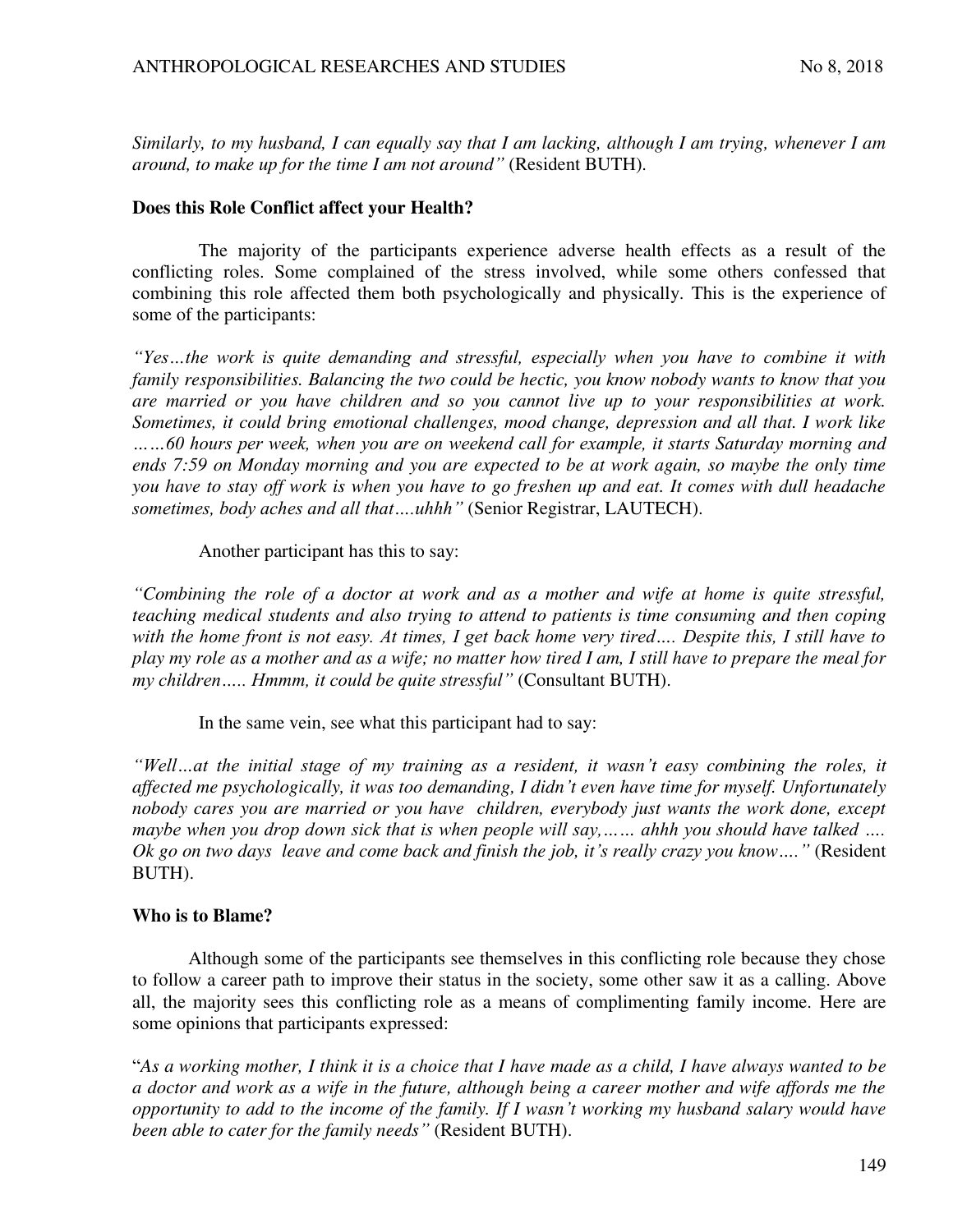#### Another participant with a similar view declared:

"…*Actually, I believe medicine is a calling; since I was a child it has always been medicine, medicine, if I wasn't a doctor or working, I will not be fulfilled, so I love medicine. I love to work, that is why I am doing medicine. If I am not working, my husband salary would have just been ok for us but because I am working, I am complimenting the family income. I am working to buffer the family income so that we can enjoy the best of life as a family"* (Consultant, BUTH).

#### Also, another participant had this to say:

*"Hmmm… I am working to further support my family, my husband, his family, and mine. We have a lot of people to care for from both me and my husband's family, 80% of our younger ones are still in school and they depend on us for their upkeep, which we have to support. At the end of the day, it's not my income but basically "our income". Although, as a doctor, it's more of a calling and capacity building as well as to improve my status and esteem as a woman*." (Resident, BUTH).

### **Discussions**

The study has been able to explore the conflicting roles of female doctors in Nigeria as professionals and wives and mothers in the family. This study, thus, illuminates the dilemma of Nigerian female doctors in their efforts to achieve work-family balance. The findings revealed that, as a result of the role conflict, the majority of female doctors is not able to effectively occupy their role as mothers and wives in the family. Findings revealed that for most of them, the domestic role is being played by their relatives, i.e. mothers, mothers-in-law and sisters; sometimes this is done by caregivers, the school and even by their husbands. This is consistent with the previous study conducted by Fapounda (2014) who opined that the care of young children does not take place exclusively within the family group, but it is now being transferred to the larger society.

Further findings from the study revealed that participants are unable to provide emotional and psychological support for their children and their husbands, perhaps because medical doctors have the obligation to put their work duties, such as patients' care, above their families' responsibilities (Gjerberg, 2003). Most times of the day they are away at work and such role is played by teachers and the significant others. Unfortunately, some professions like medicine do not fit the typical work pattern of 9pm-5pm (Burke, 2009); the work pattern in the medical profession is characterized by long working hours (Gjerberg, 2003), and sometimes they work during vacations and holidays (Perlow and Porter, 2009), all of which further make achieving this very difficult (Johnson, 1991). Although some participants claimed they make the best use of the limited time at their disposal to catch up with what they have lost, this may not be sufficient to meet the psychological and emotional needs required for the bonding and attachment expected in the family.

Furthermore, findings from the study revealed that the conflicting is detrimental to their health. Health issues like fatigue, depression and psychological trauma resulting from the stress involved in combining the two roles were noted in the study. This is in line with previous studies conducted by Firth-Cozens (2003), Keene and Quadagno (2004), and Wong (2008), which suggested that the occupational workload of the medical profession is huge and thus female doctors become fatigued and drained and unable to perform their roles in the family at the end of their daily shifts. This finding also resonates with Noor (2002), on the argument that when people devote too much time to work, there is every likelihood that other function would be negatively affected.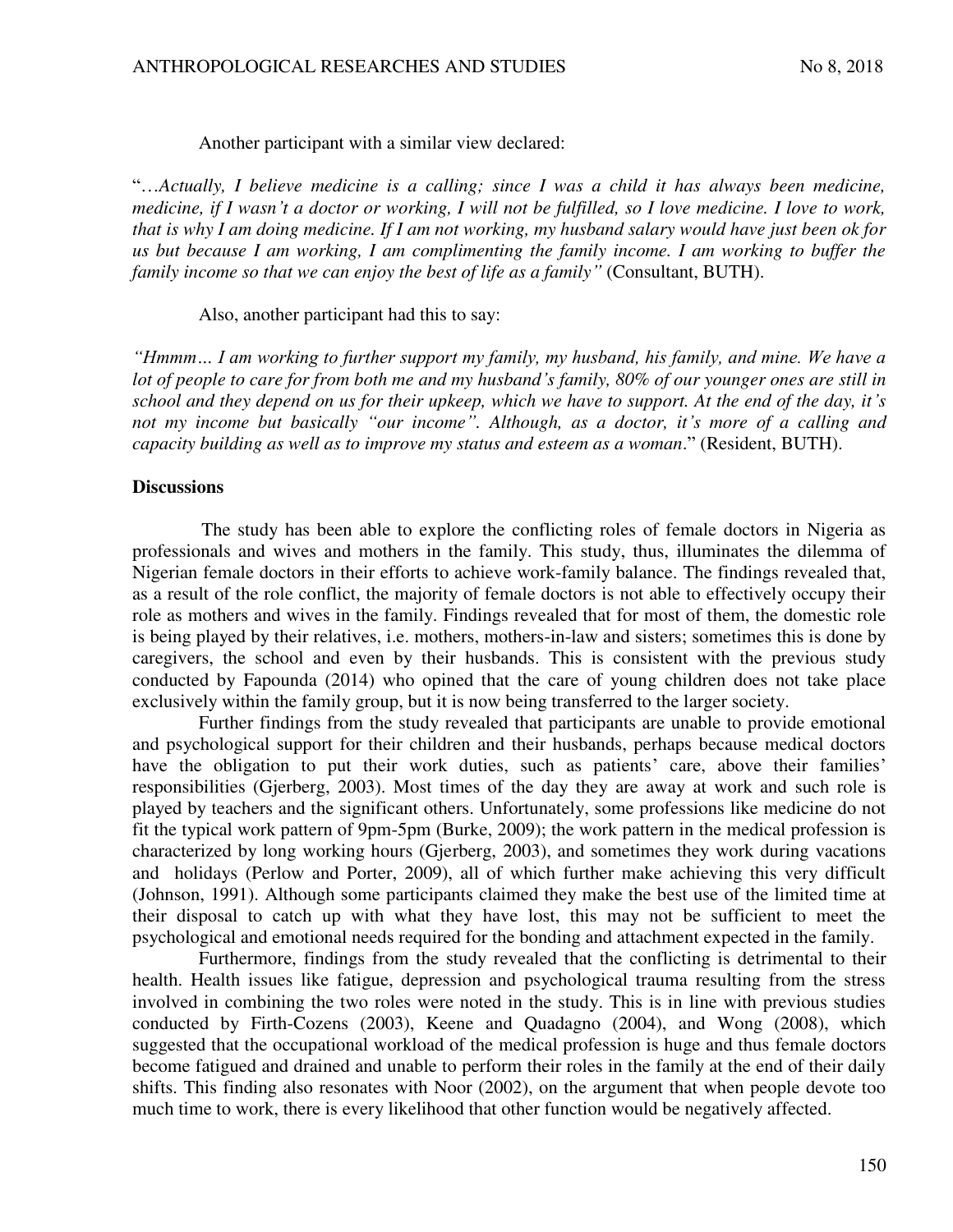Above all, while some participants see their role of doctor as a calling, others see it as a means to raise their status as women. Nevertheless, the majority of the participants confessed that they actually engage in the dual role to help increase the family income. These findings rest on the view of Choji (2012), regarding the changing role of the woman in the family.

#### **Conclusion and Recommendations**

The study explored the conflicting role of female doctors as mothers and wives in the family. The objectives of the study included: to know if female doctors provide psychological and emotional support for their families, to know who fills the gap, to know if the dual role affects their health and to determine who is to blame for their predicament. This study used the traditional qualitative method of inquiry which includes an exploratory and explanatory case study approach to unravel the difficulties confronted by the Nigerian female medical doctors in their attempt to balance their work and family lives obligations.

The study focused on a group of participants, which were married medical doctors. The study was conducted among doctors in three tertiary hospitals in Nigeria: Bowen Teaching Hospital, Ogbomoso, Oyo State; Ladoke Akintola University of Technology, Oyo State and University of Ilorin Teaching Hospital, Kwara State. 15 married doctors were involved in the study cutting across House officers, Medical Officers, Residents, Senior Residents and Consultants, while information was retrieved from participants through unstructured in-depth interviews.

Findings revealed that many female doctors in Nigeria are not able to effectively occupy their role as a mother and wife in the family as a result of the role conflict with their professional status. The study recommended that, since women have vital roles to play in ensuring the continued existence of the family and the society at large, and at the same time pursue careers of their choice, women in Nigeria should endeavor to balance their roles as career women at work and wives in the family.

### **References**

- 1. Aaron-Corbin, C., 1999. The Multiple role balancing act. *Management Review*, 88(9), pp. 62- 70.
- 2. Adepoju, A. and Mbugua, W., 1997. The African Family. An overview of changing forms. In: A. Adepoju, ed. 1997. *Family, population and development in Africa*. London: Zed Books. pp.41-59.
- 3. Aina, I. O., 1998. Women, culture and society. In: A. Sesay & A. Odebiyi, eds. 1998. *Nigerian women in society and development.* Ibadan, Nigeria: Dokun Publishing House/INTEC. pp. 3-33.
- 4. Amazu, A. in dialogue with Fr. Omexiri. *Nigeria: Female Doctors, Indefatigable.* Copyright © 2008 Daily Champion. January 25, 2008. Available online from: <http://allafrica.com/stories/200801250261.html>[Accessed 22 January 2018]
- 5. Aweda, A. D., 1984. Sex-Role Inequalities in the African Family: Contemporary Implications. *Ife Social Sciences Review*, 7(1 & 2), pp.188-197.
- 6. Bernard, J., 1981. The Good-Provider role: Its rise and Fall. *American Psychologist*, 36(1), pp.1- 12.
- 7. Burke, R. J., 2009. *Cultural values and women's work and career experiences*. In: R. Steers and R. Bhagat, R., eds. *Handbook of cross-cultural research*. Cambridge: Cambridge University Press, pp.442-461.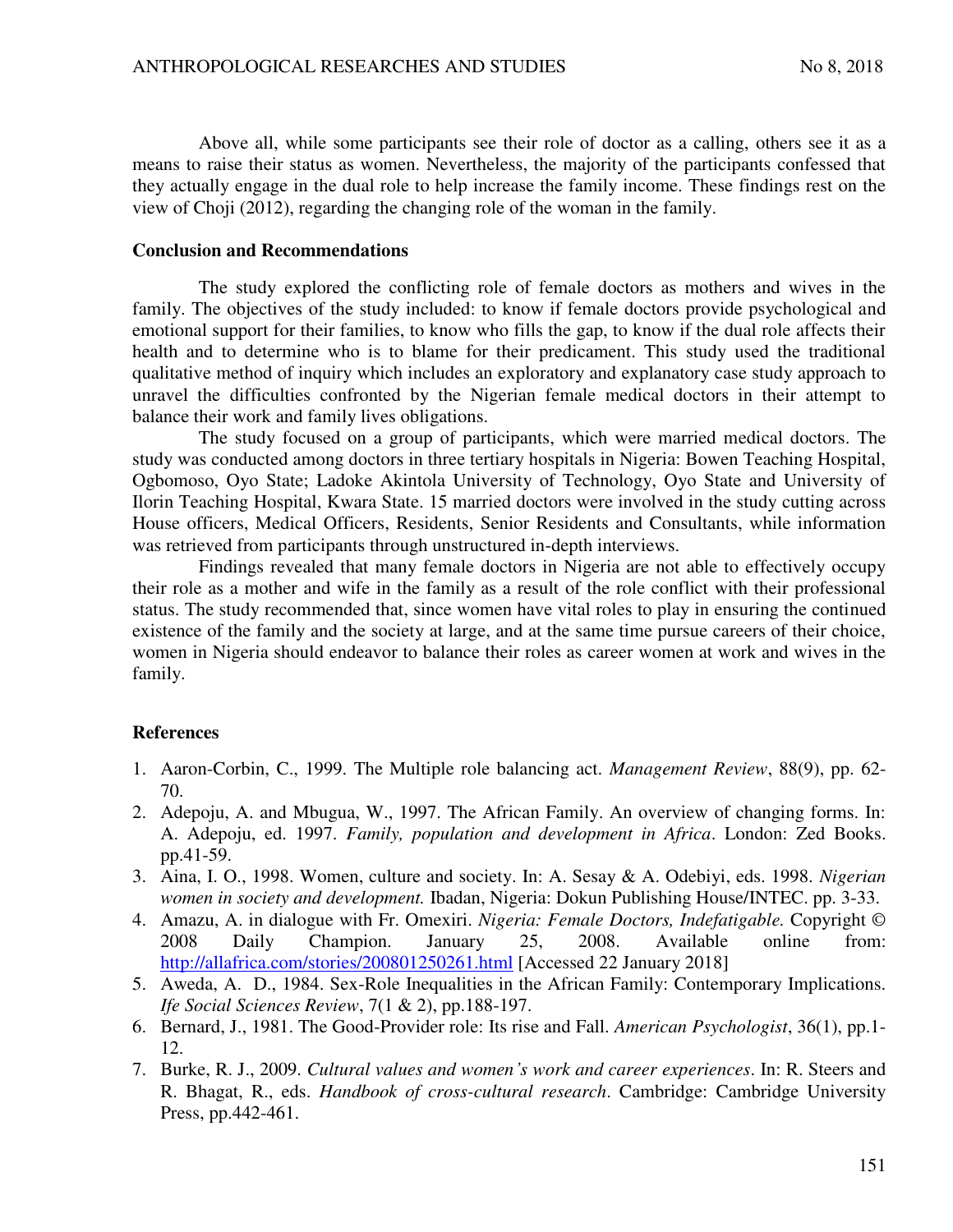- 8. Carlson, D.S, Kacmar, K. and Stephina, L.P., 1995. An examination of two aspects of workfamily conflict: Time and identity. *Women in Management Review*, 10 (1), pp.17-25.
- 9. Carrigan, T., Connell, B. and Lee, J., 1987. The 'Sex-Role' Framework and the Sociology of Masculinity in G. Weiner and M. Arnot, eds. *Gender Under Scrutiny: New Inquiries in Education*. London: Hutchinson in association with the Open University.
- 10. Choji, R., 2012 *Nigeria: Women Are Taking Over the Role of Bread Winner in Nigeria*., Copyright © 2012 Leadership, July 24. Available from: [http://allafrica.com/stories/201207250512.html.](http://allafrica.com/stories/201207250512.html) [Accessed 17 July 2017].
- 11. De Ruyter, K., and Scholl, N., 1998. Positioning qualitative market research: reflections from theory and practice. *Qualitative Market Research,* 1(1), pp.7-14.
- 12. Dyrbye, L. N., West, C. P., Satele, D., Boone, S., Tan, L., Sloan, J., Shanafelt, T. D., 2014. Burnout among U.S. Medical Students, Residents, and Early Career Physicians Relative to the General U.S. Population. *Academic medicine* , 89(3), pp.443–451.
- 13. Emslie, C., Hunt, K. and Macintyre, S., 2004. Gender, work-home conflict, and morbidity amongst white-collar bank employees in the United Kingdom. *International Journal of Behavioral Medicine.* 11(3), pp.127-134.
- 14. Emslie, C. and Hunt, K. 2009. Live to work or work to live? A Qualitative study of gender and work-life balance among men and women in midlife. *Gender work and Organization*, 16 (1), pp.151-172.
- 15. Ering, S. O., Akpan, F. U., and Emma-Echiegu, N., 2014. Mothers Employment Demands and Child Development: An Empirical Analysis of Working Mothers in Calabar Municipality. *American International Journal of Contemporary Research*, 4(4), pp.184-191. Available from: [http://www.aijcrnet.com/journals/Vol\\_4\\_No\\_4\\_April\\_2014/24.pdf.](http://www.aijcrnet.com/journals/Vol_4_No_4_April_2014/24.pdf)[Accessed 11 July 2017].
- 16. Etim, J. J., Bassey, P. E., Ndep, A. O., Iyam, M. A., Nwikekii, C. N, 2015. Work-related stress among healthcare workers in Ugep, Yakurr Local Government Area, Cross River State, Nigeria: a study of sources, effects, and coping strategies. *International Journal of Public Heath, Pharmacy and Pharmacology*, 1(1), pp.23-34. Available from: [http://www.eajournals.org/wp](http://www.eajournals.org/wp-content/uploads/Work-----Related-Stress-among-Healthcare-Workers-in-Ugep-Yakurr-Local-Government-Area1.pdf)[content/uploads/Work-----Related-Stress-among-Healthcare-Workers-in-Ugep-Yakurr-Local-](http://www.eajournals.org/wp-content/uploads/Work-----Related-Stress-among-Healthcare-Workers-in-Ugep-Yakurr-Local-Government-Area1.pdf)[Government-Area1.pdf.](http://www.eajournals.org/wp-content/uploads/Work-----Related-Stress-among-Healthcare-Workers-in-Ugep-Yakurr-Local-Government-Area1.pdf) [Accessed 23 January 2018].
- 17. Fapounda, T.M., 2014. A Comparative Study of Work-Family Balance of Female Journalists and Nurses. *International Journal of Research in Humanities and Social Studies,* 1(1), pp.77-82. Available from: [http://www.ijrhss.org/pdf/v1-i1/10.pdf.](http://www.ijrhss.org/pdf/v1-i1/10.pdf) [Accessed 12 July 2017].
- 18. Firth-Cozens, J., 2003. Doctors, their wellbeing, and their stress. *BMJ* , 326, pp.670-671.
- 19. Gjerberg, E., 2003. Women doctors in Norway: the challenging balance between career and family life. *Social science & medicine*, 57(7), pp.1327–1341.
- 20. Gordon, M., 1998. Role Theory. In: Oxford Dictionary of Sociology. Oxford, New York: Oxford University Press.
- 21. Gryzwacz, J. G. and Carlson, D. S., 2007. Conceptualizing work-family balance: Implications for practice and research. *Advances in Developing Human Resources*, 9(4), pp.455-471.
- 22. Hansen, S. L. and Ooms ,T., 1991. The Economic Costs and Rewards of Two-Earner, Two-Parent Families, Journal of Marriage and Family, 53(3), pp.622-634.
- 23. Humm, M.,1989. *The Dictionary of Feminist Theory*. London: Harvester Wheatsheaf.
- 24. Fuß, I., Nübling, M., Hasselhorn, H.-M., Schwappach, D. and Rieger, M. A., 2008. Working Conditions and Work-Family Conflict in German Hospital: Physicians Psychosocial and Organizational Predictors and Consequences. *BioMed Central Public Health*, 8, pp. 353.
- 25. Jacobs, J. and Gerson, K., 2004. *The time divide work, family and gender inequality.* Cambridge, MA: Harvard University Press.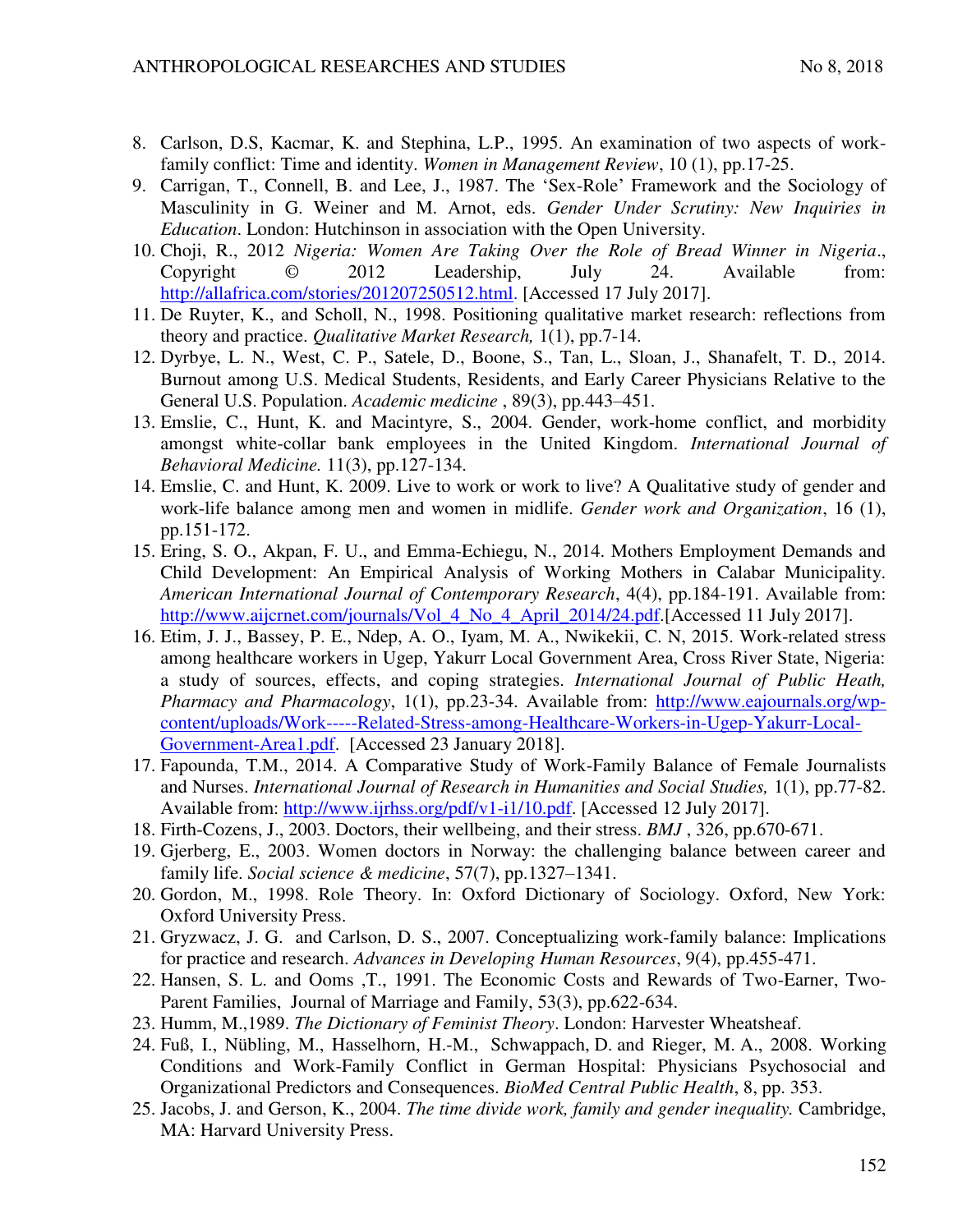- 26. Johnson, W. D., 1991. Predisposition to emotional distress and psychiatric illness among doctors: The role of unconsciousness and experimental factors. *British Journal of Medical Psychology*, 64(4), pp.317-329.
- 27. Keene, J. R. and Quadagno, J., 2004. Predictors of perceived work-family balance: gender difference or gender similarity. *Sociological Perspectives*, 47(1), pp.1-23.
- 28. Kitching, B. and Woldie, A. 2004. Female Entrepreneurs in Transitional Economies: a comparative study of Businesswomen in Nigeria and China*.* In: *4th annual Hawaii International Conference on Business*, 21-24 June 2004, Honolulu, Hawaii. Available from: [http://eprints.qut.edu.au/1168/.](http://eprints.qut.edu.au/1168/) [Accessed 12 July 2017].
- 29. Kramarae, C., 1992. *The condition of Patriarchy.* In: Kramarae Cheris and D. Spender Dale, eds. The Knowledge Explosion: Generation of Feminist Scholarship. Athen Series, London: Teachers College Press.
- 30. Kroska, A., 2004. Divisions of domestic work: Revising and expanding the theoretical explanations. *Journal of family issues*, 25(7), pp.900-932.
- 31. Lerner, G., 1986. The Creation of Patriarchy. Oxford: Oxford University Press.
- 32. Lewis, J., 1997. *Lone Mothers in European Welfare Regimes: Shifting Policy Logics*. London, Philadelphia: J. Kingsley Publishers.
- 33. Levey, R. I., 2001. Sources of Stress for Residents and Recommendations for Programs to assist them. *Academic Medicine,* 70(20), pp.142-150.
- 34. Nogueira-Martins, L. A., Stella, R. C., Nogueira, H. E., 1997. A pioneering experience in Brazil: the creation of a center for assistance and research for medical residents (NAPREME) at the Escola Paulista de Medicina, Federal University of São Paulo. *Sao Paulo Medical Journal*, 115(6), pp.1570-1574.
- 35. Lussier, G., 2002. Support Across two Generations Children's Closeness to Grandparents following Parental Divorce and Remarriage, *Journal of Family Psychology*, 16(1), pp.363-376.
- 36. Makama, G. A., 2013. Patriarchy and gender inequality in Nigeria: the way forward. *European Scientific Journal*, 9(17), pp.115-144. Available from: [www.eujournal.org/index.php/esj/article/download/1161/1177.](http://www.eujournal.org/index.php/esj/article/download/1161/1177) [Accesssed 17 July 2017].
- 37. Noor, N., 2002. Work-family conflict, locus of control, and women's well-being: test of alternative pathways. *The Journal of Social Psychology*, 142(5), pp.645-66.
- 38. Odle-Dusseau, H. N., Britt, T. W., and Bobko, P., 2012, Work-family balance, wellbeing, and organisational outcomes: investigating actual versus desired work/family time discrepancies. *Journal of Business and Psychology*, 27(3), pp.331-343.
- 39. Odunaike, B. A., 2012. Role Conflict among Women in Intercontinental Bank Plc, Lagos State. *Global journal of human social science sociology, economics & political science,* 12(9), pp.23- 28. Available from: <https://socialscienceresearch.org/index.php/GJHSS/article/view/457/408> [Accessed 10 January 2018].
- 40. Okonkwo, A. E., 2012. Strain-based family interference with work and feeling of reduced personal accomplishment among mothers in human service profession. In: *Work and Family Researchers Network Conference*, 12-16 June 2012, New York, USA. Available from: <https://workfamily.sas.upenn.edu/wfrn-repo/object/d0ee5zl2yj0qq0he>[Accessed 19 November 2017].
- 41. Onasoga, O. A., Ogbebor, S. O. and Ojo, A. A., 2013. Occupational Stress Management among Nurses in Selected Hospitals in Benin City, Edo State, Nigeria. *European Journal of Experimental Biology,* 3(1), pp.473-481.